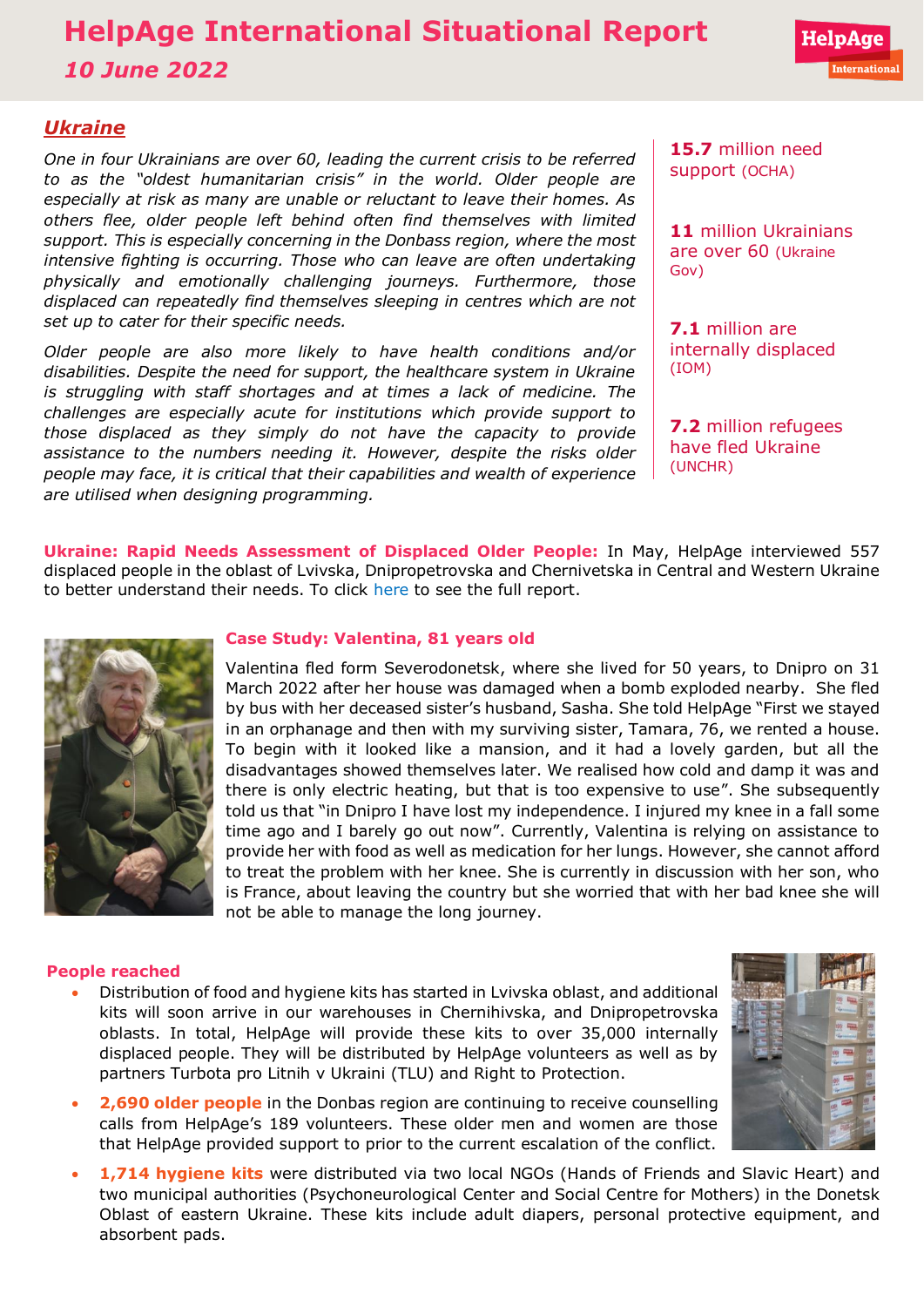#### **HelpAge plans**

- In the coming weeks, HelpAge will establish community safe spaces which will provide the opportunity for older people to gather and seek psychosocial support from peers and HelpAge staff as well as an opportunity to be referred to existing services. Currently several locations have been identified in the Lvivska oblast and staff recruitment is on-going.
- In the coming months, HelpAge plans to provide multipurpose cash to older people through the post office as well as cash grants and specialised equipment for institutions hosting older people as their numbers have increased as result of the conflict. Furthermore, special needs kits will be provided for those with incontinence.

#### **Partners in Ukraine**

**[Right to Protection](https://r2p.org.ua/)** has been a leading voice standing up for the rights of those most at risk in Ukraine since 2001. Since the start of the conflict, they have been active across much of Ukraine, providing food, legal advice, water, generators, and cash while also supporting Ukrainians in need to access medicine.

**[TLU](http://www.tlu.org.ua/)** is a Ukrainian NGO which has been providing support to older people since 1999. During the crisis, they have been working through their large

network of volunteers across Ukraine to provide food, medicine, and hygiene items.



TLU volunteer providing medicine to an older Ukrainian.

# *Moldova*

*In Moldova, [491,144](https://data.unhcr.org/en/situations/ukraine/location/10784) people have entered the country, of which [9%,](https://data2.unhcr.org/en/documents/details/92088) according to [REACH,](https://data2.unhcr.org/en/documents/details/92429) are over 65. While most have passed through Moldova to Romania and beyond, or have returned to Ukraine, [86,266](https://data2.unhcr.org/en/documents/details/92774) have chosen to stay. Of these [4,384 p](https://www.impact-repository.org/document/reach/9a15586a/REACH_MDA_Factsheet_RAC-Weekly-Needs-Monitoring_2022-04-27_EN.pdf)eople are residing in 95 refugee accommodation centres while the rest are either staying with host families or friends or are renting private accommodation. Older people who arrive in Moldova have faced often difficult and traumatizing journeys, complicated by mobility issues that many face. Every person who arrives in Moldova has unique needs. Ensuring that support is tailored to the individual will remain critical.* 

**86,266** refugees are remaining in Moldova [\(UNCHR\)](https://data.unhcr.org/en/situations/ukraine/location/10784)

Approximately, **7,764** refugees remaining in Moldova are over 65 [\(REACH\)](https://data2.unhcr.org/en/documents/details/92429)

# **People reached**

- **2,350 refugees** are currently being provided with food catering or food vouchers in 49 refugee accommodation centres across Moldova. In total, HelpAge has have provided over **500,000 meals** to refugees in the last 2 ½ months.
- **5,000 refugees have received hygiene vouchers or kits** that were distributed at 45 refugee accommodation centres across Moldova, enabling refugees to access items such as soap, masks, hand sanitizer and cleaning products.
- **35 refugee accommodation centres received institutional hygiene kits.** These included washing mops, washing up liquid, hand sanitizer, and other items.

#### **HelpAge plans**

• Currently, HelpAge is setting up safe spaces, both in the refugee centres and the community, where older refugees can come together and access psychosocial support and legal support from a team of experts. It will also be as space where older people can gather and provide peer to peer support.